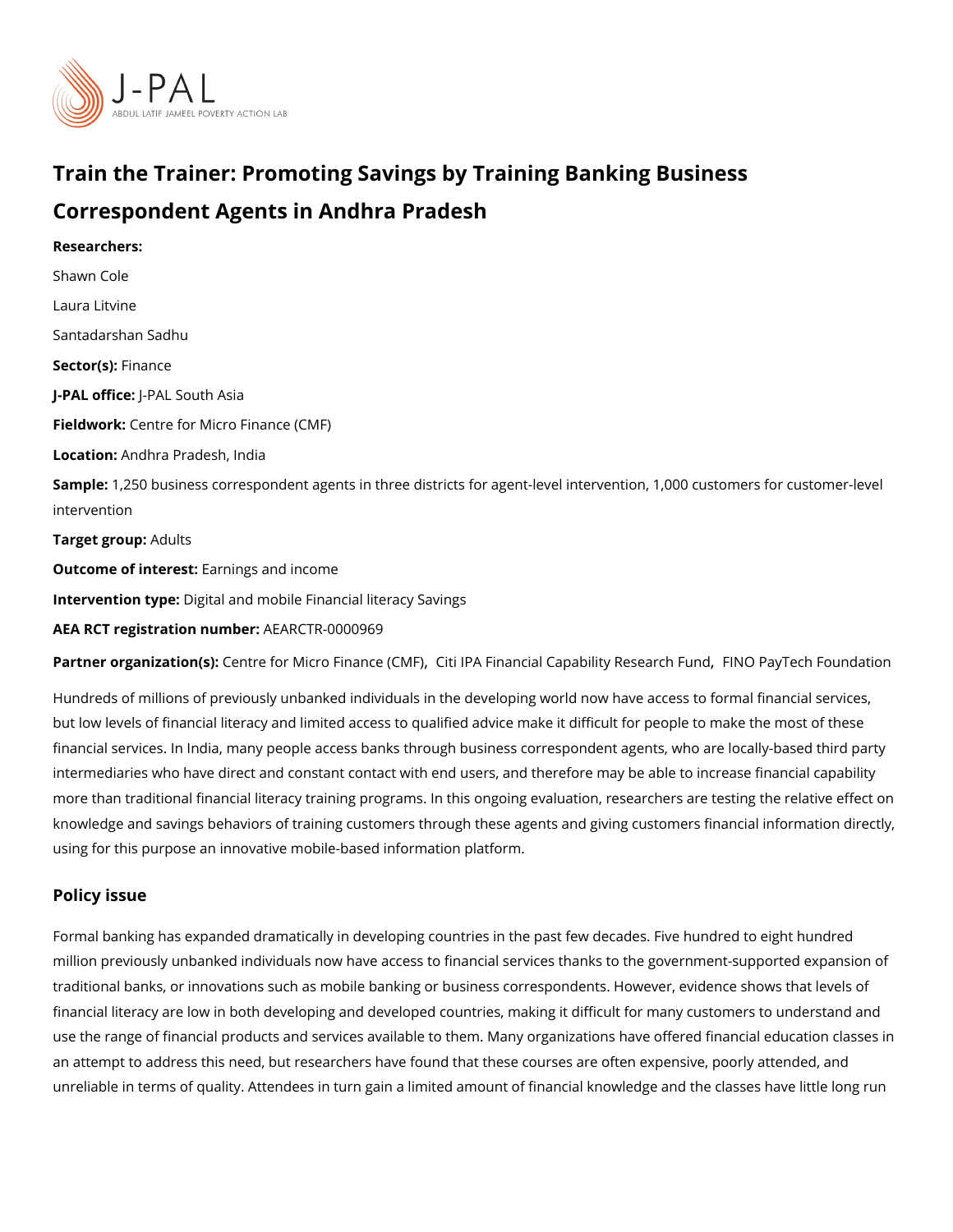impact on financial behavior.

While improving customers' financial capabilities may help them save more and make the most of the financial services available to them, innovations are needed to overcome the high cost and low long-term impact of traditional training interventions. These interventions could leverage technology and characteristics unique to local contexts to reach the most underserved and marginalized segments of society. In this project, researchers look at two such innovations: training banking agents to provide financial information to customers and using mobile phones as a medium for communicating financial information.

### **Context of the evaluation**

Andhra Pradesh, a state in southeastern India, has a highly developed network of business correspondent agents (BCAs). BCAs, who are all women in the context of this evaluation, are not employed by banks but act as intermediaries connecting low-income, last-mile customers with banking services. Customers can open accounts, receive government electronic benefits transfers, make deposits, withdraw money, and in some cases purchase other financial products such as insurance policies or pensions. Customers generally live in rural or semi-urban areas far from formal bank branches, and work in agriculture, construction, or fishing. As many of these individuals access banking services solely through BCAs, the agents are often their primary source of information about financial products and practices.

#### **Details of the intervention**

This intervention is conducted in partnership with FINO Fintech Foundation, one of the largest providers of business correspondent services in India, and involves different ways to encourage customers to save actively.

The evaluation has two main arms. First, researchers are studying a BCA-level intervention and testing the effect of training and incentivizing BCAs on the savings and financial capability of the customers they serve. They are comparing the effect of disseminating information through BCAs to simply incentivizing BCAs to encourage their customers to save. The 1,250 BCAs from three districts in the state were randomly assigned to five different treatment groups, which will allow the researchers to disentangle the effects of three program components:

- Training session, no mobile platform, no incentive program (250 BCAs)
- Training session, mobile platform, no incentive program (250 BCAs)
- Training session, no mobile platform, incentive program (250 BCAs)
- Training session, mobile platform, incentive program (250 BCAs)
- Comparison group with no training (250 BCAs)

All BCAs who were not in the comparison group attended a general training session, where BCAs learned about a new type of savings account made available to their customers. In addition, some BCAs learned how to use a new mobile platform, which allows them to browse information about financial products and ask questions in a forum. Finally, some were enrolled in an incentive program, which entered top-performing BCAs in terms of savings achievements in a lottery for prizes.

In the second arm of this evaluation, researchers conducted a customer-level intervention with 1,000 individuals. Half of these customers were invited to use a financial helpline similar to the mobile platform used by the BCAs. This arm of the intervention will allow the researchers to compare the effect of providing information through a trained BCA with allowing customers to directly access information about financial services.